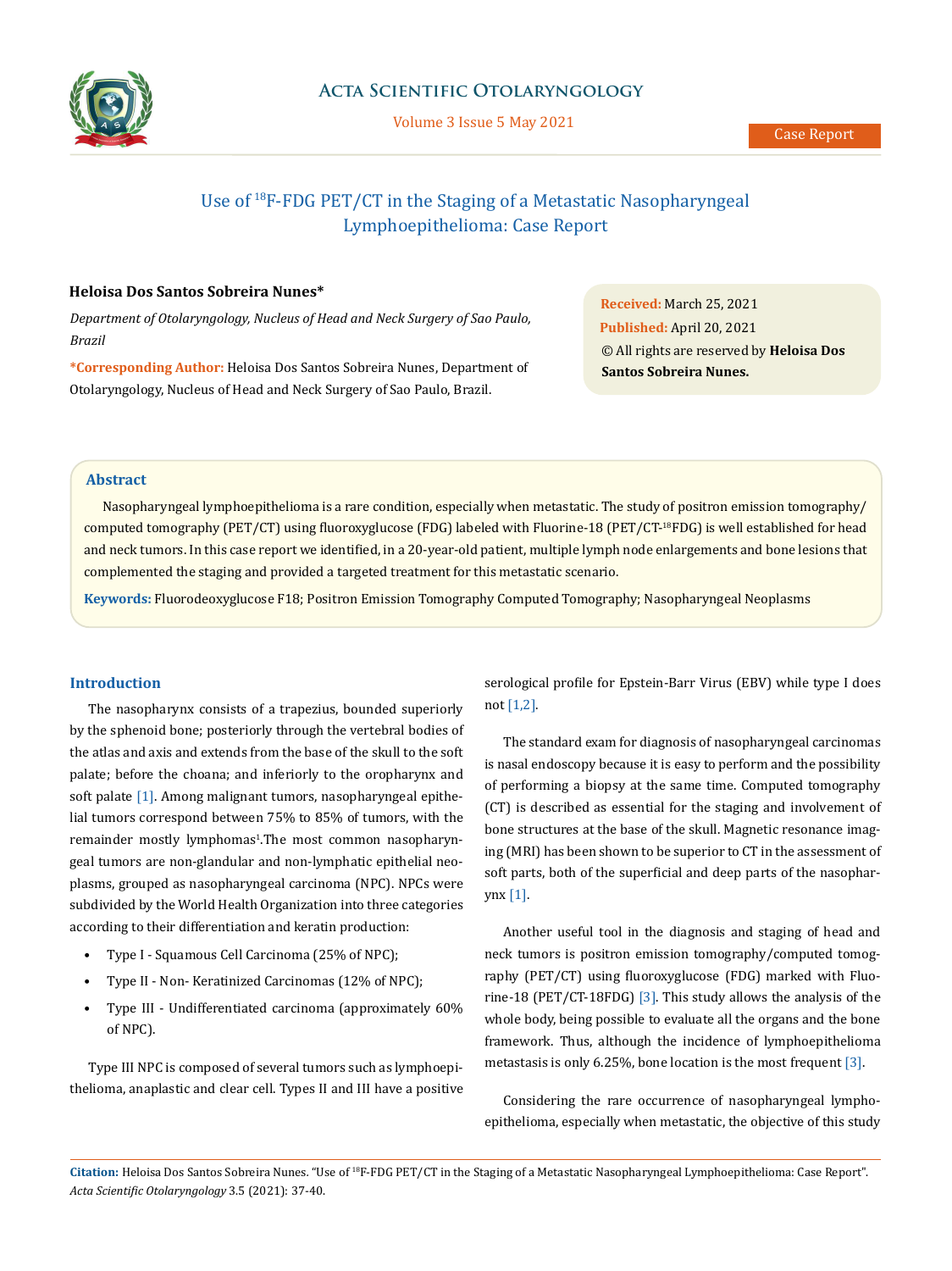is to present a case report focusing on the usefulness of PET/CT-<sup>18</sup>FDG, in the evaluation of distant lesions and prevention of possible risks related to them.

### **Case Report**

M.L.S.C., female, 20 years old, was admitted to the emergency room with a history of cervical nodules on the left for 2 months, with progressive growth, associated with radiated pain to the left shoulder. The patient did not show signs of epistaxis, dysphonia, dyspnoea or recent infections.

On physical examination, multiple cervical nodules of up to 1 cm at levels II, III and V on the left, mobile, and the presence of lymph node conglomerate at levels IV and VI on the left, of approximately 10 cm, were hardened and painful.

From then on, some exams were carried out to better evaluate these lymph node enlargements. Nasofibrolaryngoscopy showed a nodular lesion on the posterior wall of the nasopharynx, of approximately 1.5 cm and of lymphoid aspect. Neck CT showed multiple lymph node enlargements in the left supraclavicular region, as well as in the mediastinum, confluent and with intervening calcifications (Figure 1).



**Figure 1:** Axial sections of computed tomography showing cervical (left) and mediastinal (right) lymph node conglomerates.

Thus, a level II lymph node biopsy was performed on the left, which showed infiltration by undifferentiated carcinoma, suggestive of a nasopharynx primary. The complementary immunohistochemical study corroborated the diagnosis of undifferentiated carcinoma, type lymphoepithelioma, originating in the nasopharynx and with a positive EBV test.

As it is an advanced disease and in order to complete the staging of this pathology, the patient underwent a PET/CT study with 18F-FDG that showed multiple confluent lymph nodes in the left cervical region, bilateral supraclavicular and mediastinal, with SUVs up to 11.0 (Figure 2). In addition, areas of anomalous 18F-FDG concentration were identified in the bone intramedullary regions, with no associated anatomical changes evidenced by CT, in the C7 vertebra with an SUV of 5.4, (Figure 3) in the head of the right femur with an SUV of 5, 8 (Figure 4) and in the left acetabulum with a 4.2 SUV (Figure 5).



**Figure 2: PET/CT** fusion images showing multiple confluent lymph node enlargements in the left cervical, bilateral supraclavicular and mediastinal regions in the axial (left), sagittal (center) and coronal (right) sections.



**Figure 3:** Axial sections showing an area of anomalous concentration of 18F-FDG in the C7 vertebra (left) and without anatomical correspondence in the tomographic image (right).

**Citation:** Heloisa Dos Santos Sobreira Nunes*.* "Use of 18F-FDG PET/CT in the Staging of a Metastatic Nasopharyngeal Lymphoepithelioma: Case Report". *Acta Scientific Otolaryngology* 3.5 (2021): 37-40.

38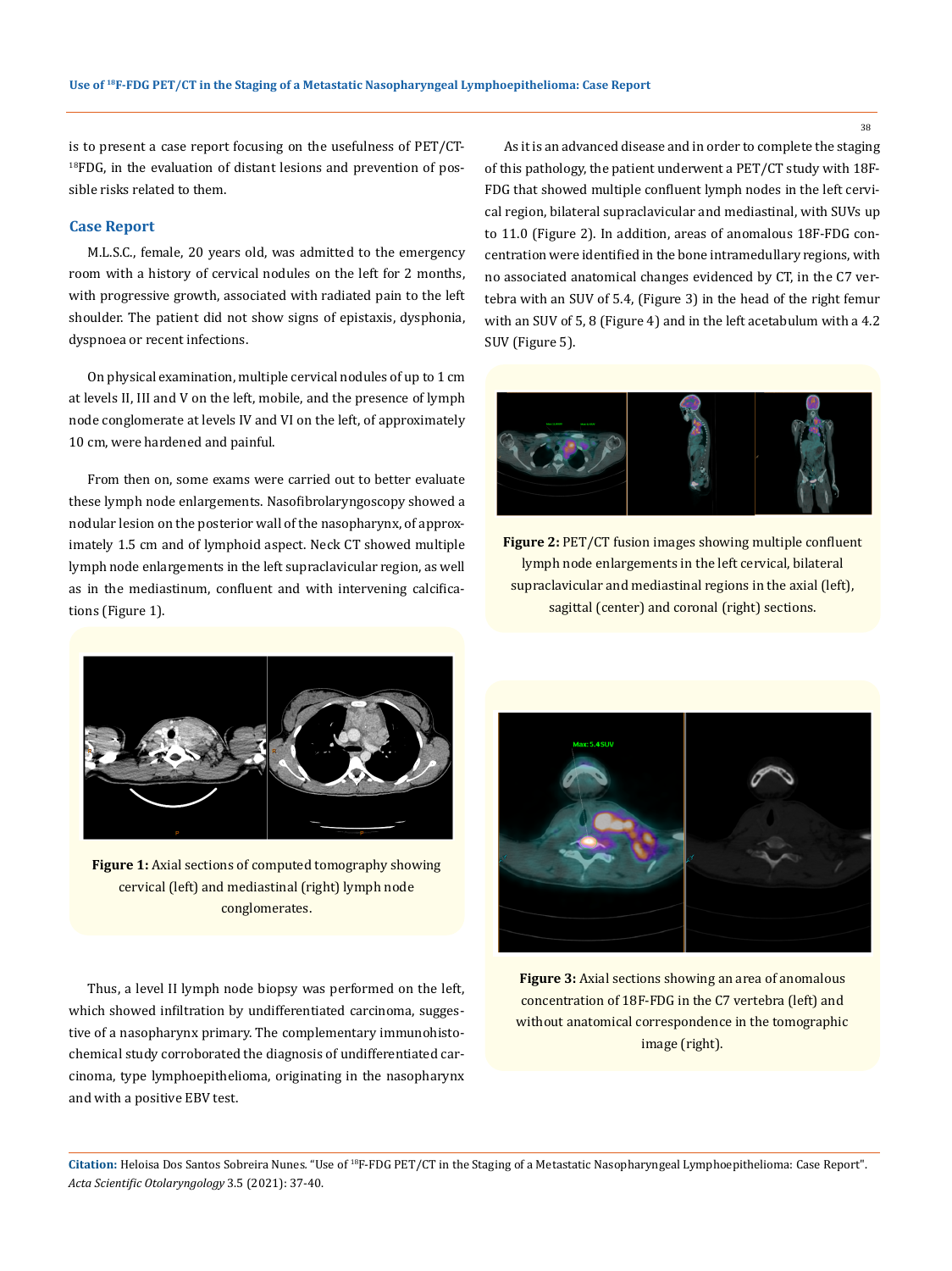

**Figure 4:** Axial sections showing an area of anomalous concentration of 18F-FDG in the head of the right femur (left) and without anatomical correspondence in the tomographic image (right).



**Figure 5:** Axial sections showing an area of anomalous concentration of 18F-FDG in the left acetabulum (on the left) and without anatomical correspondence on the tomographic image (on the right).

Therefore, systemic chemotherapy was performed for metastatic disease.

# **Discussion**

The nasopharynx has several types of epithelium (respiratory, scaly, transitional), as well as different tissues (glandular, connective, lymphoid), and for this reason it can harbor a wide variety of neoplasms [4].

The clinical picture of patients with lymphoepithelioma depends on the location of the primary tumor and the direction of its expansion. It can vary from a tubal dysfunction due to obstruction of the tube ostium in the nasopharynx, to more nonspecific symptoms such as nasal obstruction, epistaxis, tinnitus and frontal headache. In 70% of patients, however, the initial symptom is a cervical mass, as in this case. This is due to the weakness of the nasopharyngeal barriers, which allow a rapid dissemination of the parapharyngeal spaces. At the time of diagnosis, 80% of patients have lymph node involvement [1,5].

In this case, we would like to emphasize the importance of PET-FDG in the evaluation of distant metastatic lesions, which is already well established for head and neck tumors [3].

Although CT of the neck has already shown mediastinal lymph node enlargement, stage IVB [1] and the therapeutic approach has already been defined, it was not able to show the intramedullary bone lesion in the C7 vertebra. This lesion did not present identifiable anatomical changes, but it did present abnormal uptake in the PET/CT-18FDG study. In addition, other intramedullary lesions were also identified in the right femur and in the left acetabulum, which would not be identified by other methods.

In a general cancer scenario, the importance of correctly identifying metastatic bone lesions is the fact that a systemic treatment specific to each pathology is initiated. However, in this case report, PET-FDG was useful in identifying sites of bone injuries, not observed by other methods, which could cause serious consequences such as spinal cord compression and pathological fractures [6].

#### **Conclusion**

Although metastatic nasopharyngeal lymphoepithelioma is a rare condition, bone metastases are the most common and an accurate diagnosis can help patients avoid possible complications of these injuries.

#### **Bibliography**

- 1. De Almeida ER., *et al*. "Tumores malignos de nasofaringe". (Epidemiologia, tipo histológico e tratamento)". *Brazilian Journal of Otorhinolaryngology* 58 (1992): 88-95.
- 2. [Yamashiro I and Souza RP DE. "Diagnóstico por imagem dos](http://www.scielo.br/scielo.php?script=sci_arttext&pid=S0100-39842007000100011) tumores da nasofaringe". *[The Journal Radiologia Brasileira](http://www.scielo.br/scielo.php?script=sci_arttext&pid=S0100-39842007000100011)* 40 [\(2007\): 45-52.](http://www.scielo.br/scielo.php?script=sci_arttext&pid=S0100-39842007000100011)

**Citation:** Heloisa Dos Santos Sobreira Nunes*.* "Use of 18F-FDG PET/CT in the Staging of a Metastatic Nasopharyngeal Lymphoepithelioma: Case Report". *Acta Scientific Otolaryngology* 3.5 (2021): 37-40.

39